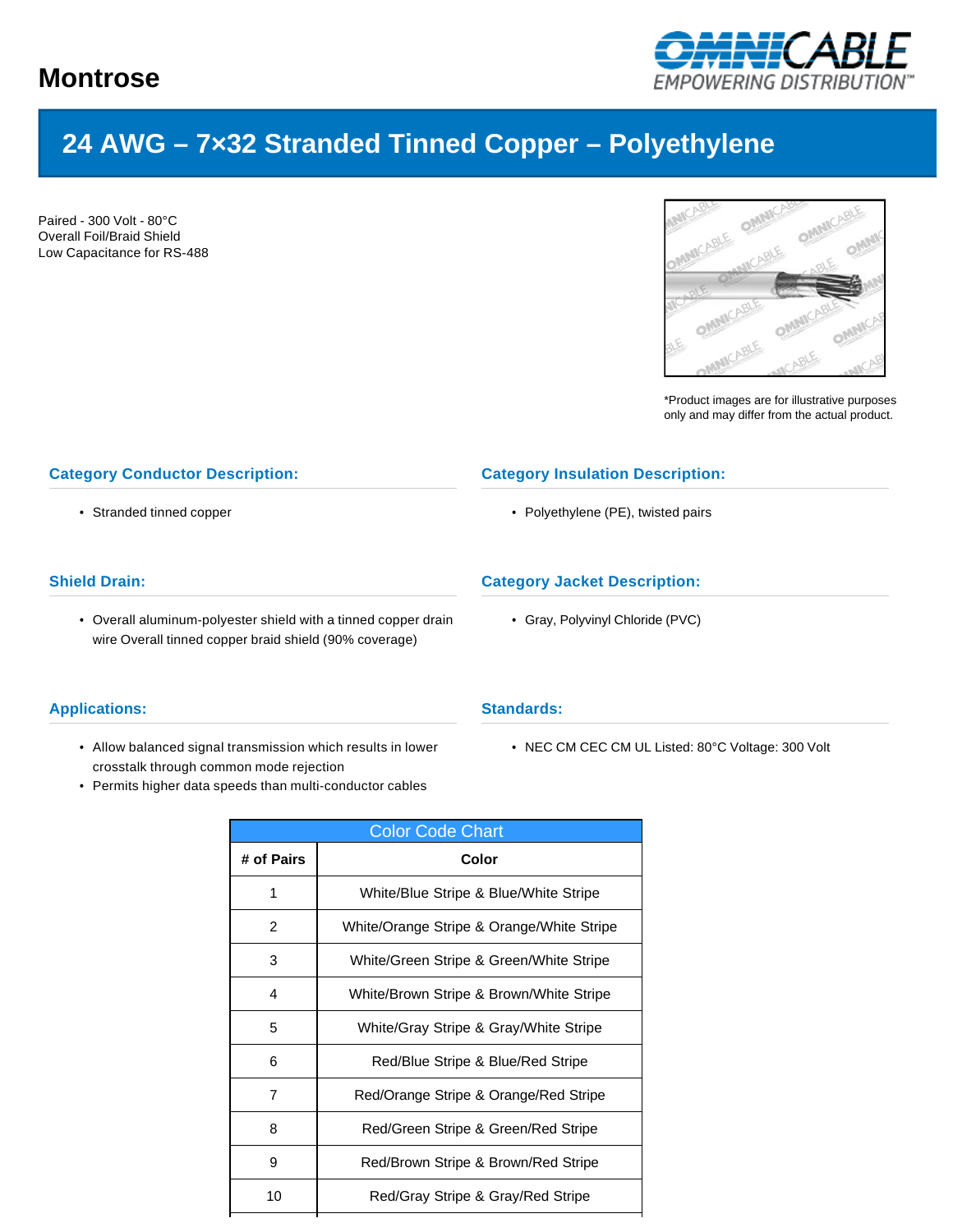| 11 | Black/Blue Stripe & Blue/Black Stripe       |  |  |  |  |
|----|---------------------------------------------|--|--|--|--|
| 12 | Black/Orange Stripe & Orange/Black Stripe   |  |  |  |  |
| 13 | Black/Green Stripe & Gr/Black Stripe        |  |  |  |  |
| 14 | Black/Brown Stripe & Brown/Black Stripe     |  |  |  |  |
| 15 | Black/Gray Stripe & Gray/Black Stripe       |  |  |  |  |
| 16 | Yellow/Blue Stripe & Blue/Yellow Stripe     |  |  |  |  |
| 17 | Yellow/Orange Stripe & Orange/Yellow Stripe |  |  |  |  |
| 18 | Yellow/Green Stripe & Green/Yellow Stripe   |  |  |  |  |
| 19 | Yellow/Brown Stripe & Brown/Yellow Stripe   |  |  |  |  |
| 20 | Yellow/Gray Stripe & Gray/Yellow Stripe     |  |  |  |  |
| 21 | Purple/Blue Stripe & Blue/Purple Stripe     |  |  |  |  |
| 22 | Purple/Orange Stripe & Orange/Purple Stripe |  |  |  |  |
| 23 | Purple/Green Stripe & Green/Purple Stripe   |  |  |  |  |
| 24 | Purple/Brown Stripe & Brown/Purple Stripe   |  |  |  |  |
| 25 | Purple/Gray Stripe & Gray/Purple Stripe     |  |  |  |  |